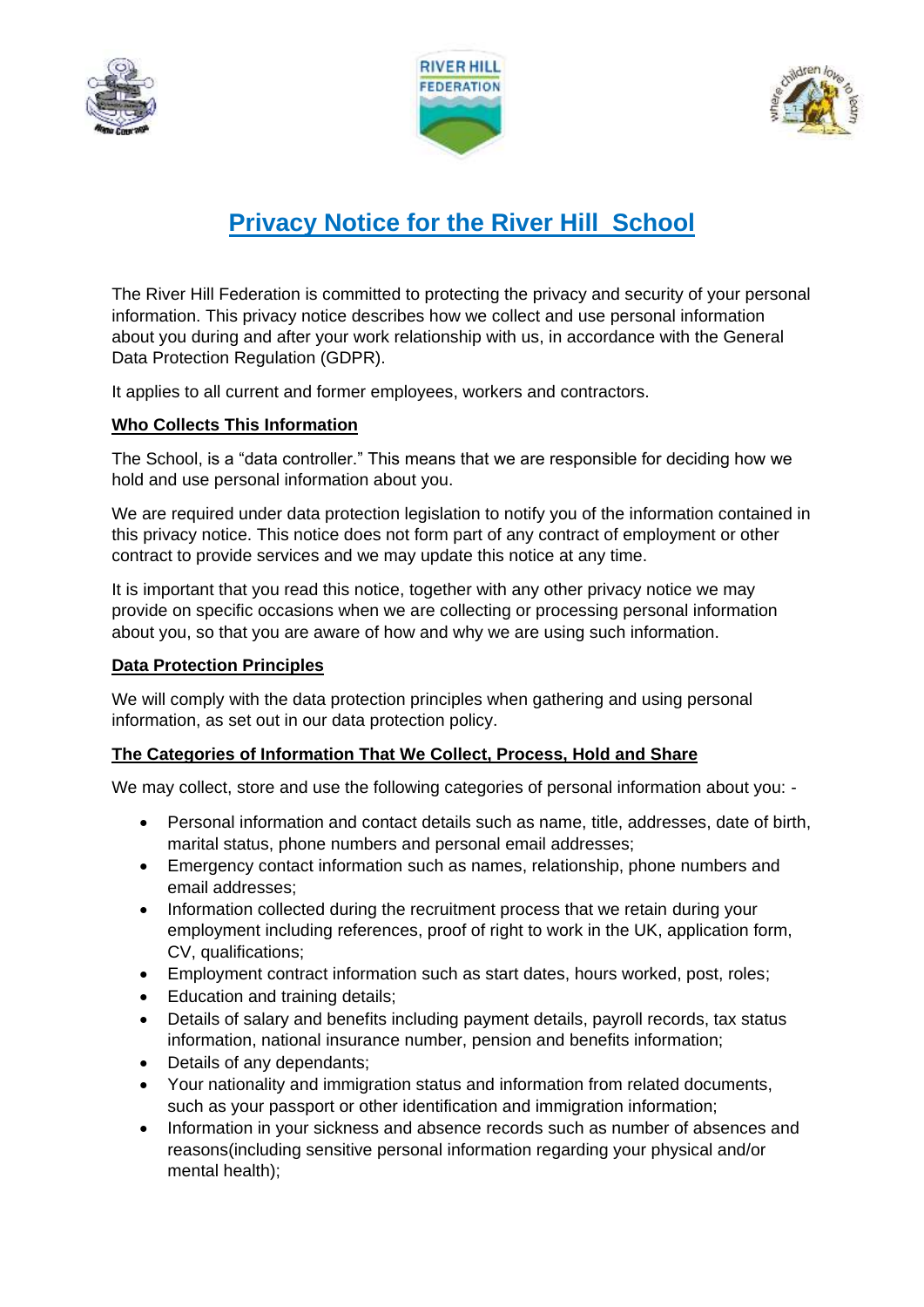





- Your racial or ethnic origin, sex and sexual orientation, religious or similar beliefs;
- Criminal records information as required by law to enable you to work with children;
- Your trade union membership;
- Information on grievances raised by or involving you;
- Information on conduct and/or other disciplinary issues involving you:
- Details of your appraisals, performance reviews and capability issues;
- Details of your time and attendance records;
- Information about the use of our IT, communications and other systems, and other monitoring information;
- Details of your use of business-related social media;
- Images of staff captured by the School's CCTV system;
- Your use of public social media (only in very limited circumstances, to check specific risks for specific functions within the School, you will be notified separately if this is to occur); and
- Details in references about you that we give to others.
- Arbor is a Department for Education approved data processing company that holds l data for staff. They are GDPR compliant.
- Staff attendance is stored locally on the School servers using Focus Enterprise software.
- Staff email addresses are stored securely by London Grid for Learning. (LGFL)
- School data is backed up remotely to a secure server and is held by Professional Software Design.
- VMEasy is used on the front desk for the visitor sign in and the data is stored on their servers. The company name is Visitor Management Ltd.
- **•** EPM payroll provider.

## **How We Collect This Information**

• We may collect this information from you, your personnel records, the Home Office, pension administrators, your doctors, from medical and occupational health professionals we engage, the DBS, your trade union, other employees, other professionals we may engage (e.g. to advise us generally), automated monitoring of our websites and other technical systems such as our computer networks and connections, CCTV and access control systems, remote access systems, email and instant messaging systems, intranet and internet facilities.

## **How We Use Your Information**

We will only use your personal information when the law allows us to. Most commonly, we will use your information in the following circumstances: -

- Where we need to perform the contract we have entered into with you;
- Where we need to comply with a legal obligation (such as health and safety legislation, under statutory codes of practice and employment protection legislation);
- Where it is needed in the public interest or for official purposes;
- Where it is necessary for our legitimate interests (or those of a third party) and your interests, rights and freedoms do not overrise those interests.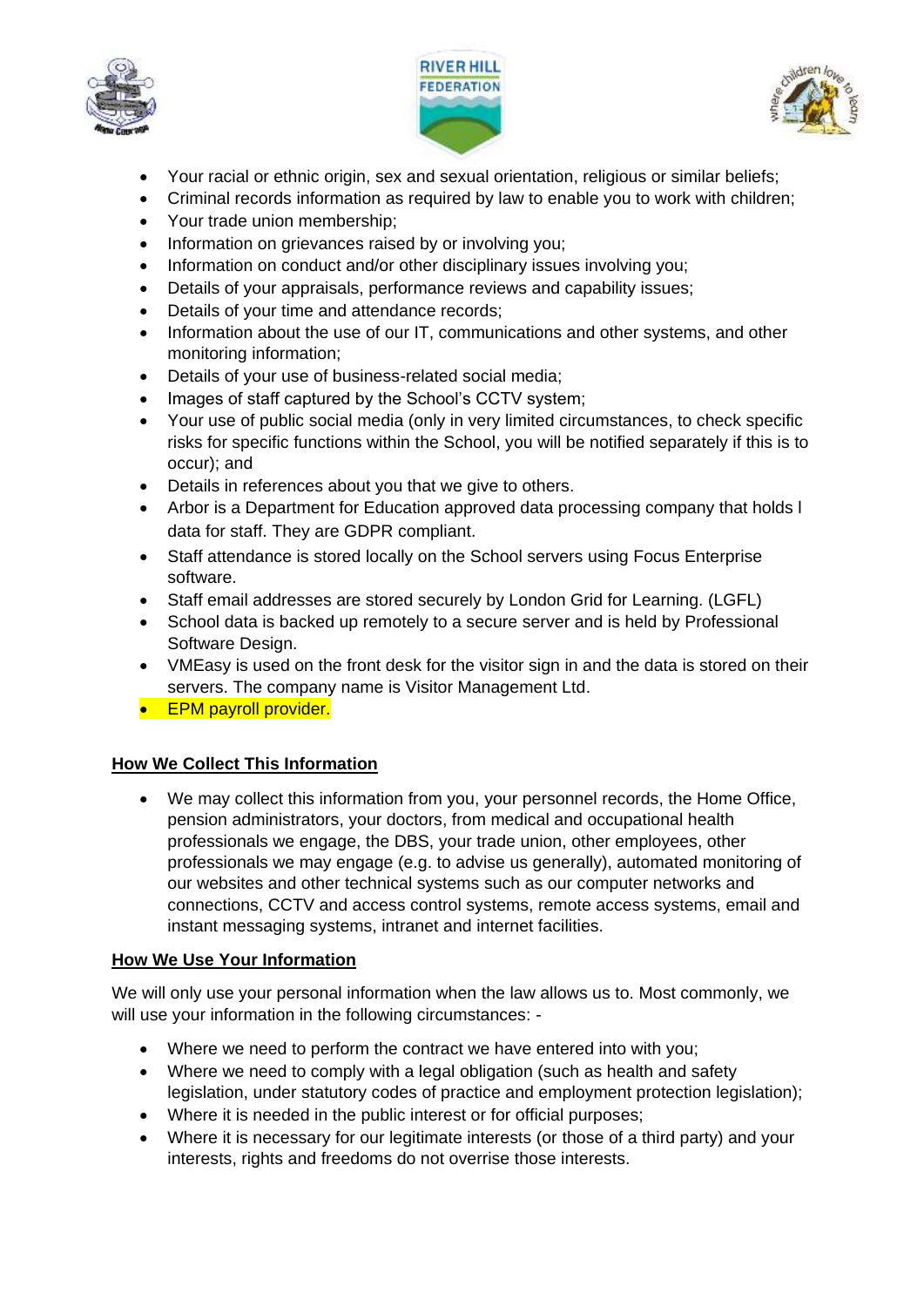





We need all the categories of information in the list above primarily to allow us to perform our contract with you and to enable us to comply with legal obligations. Please note that we may process your information without your knowledge or consent, where this is require or permitted by law.

The situations in which we will process your personal information are listed below: -

- To determine recruitment and selection decisions on prospective employees;
- In order to carry out effective performance of the employees contract of employment and to maintain employment records;
- To comply with regulatory requirements and good employment practice;
- To carry out vetting and screening of applicants and current staff in accordance with regulatory and legislative requirements;
- Enable the development of a comprehensive picture of the workforce and how it is deployed and managed;
- To enable management and planning of the workforce, including accounting and auditing;
- Personnel management including retention, sickness and attendance;
- Performance reviews, managing performance and determining performance requirements;
- In order to manage internal policy and procedure;
- Human resources administration including pensions, payroll and benefits;
- To determine qualifications for a particular job or task, including decisions about promotions;
- Evidence for possible disciplinary or grievance processes;
- Complying with legal obligations;
- To monitor and manage staff access to our systems and facilities in order to protect our networks, the personal data of our employees and for the purposes of safeguarding;
- To monitor and protect the security of our network and information, including preventing unauthorised access to our computer network and communications systems and preventing malicious software distribution;
- Education, training and development activities;
- To monitor compliance with equal opportunities legislation;
- To answer questions from insurers in respect of any insurance policies which relate to you;
- Determinations about continued employment or engagement;
- Arrangements for the termination of the working relationship;
- Dealing with post-termination arrangements;
- Health and safety obligations;
- Prevention and detection of fraud or other criminal offences; and
- To defend the School in respect of any investigation or court proceedings and to comply with any court or tribunal order for disclosure.

Some of the above grounds for processing will overlap and there may be several grounds which justify our use of your personal information.

If you fail to provide certain information when requested, we may not be able to perform the contract we have entered into with you (such as paying you or providing a benefit), or we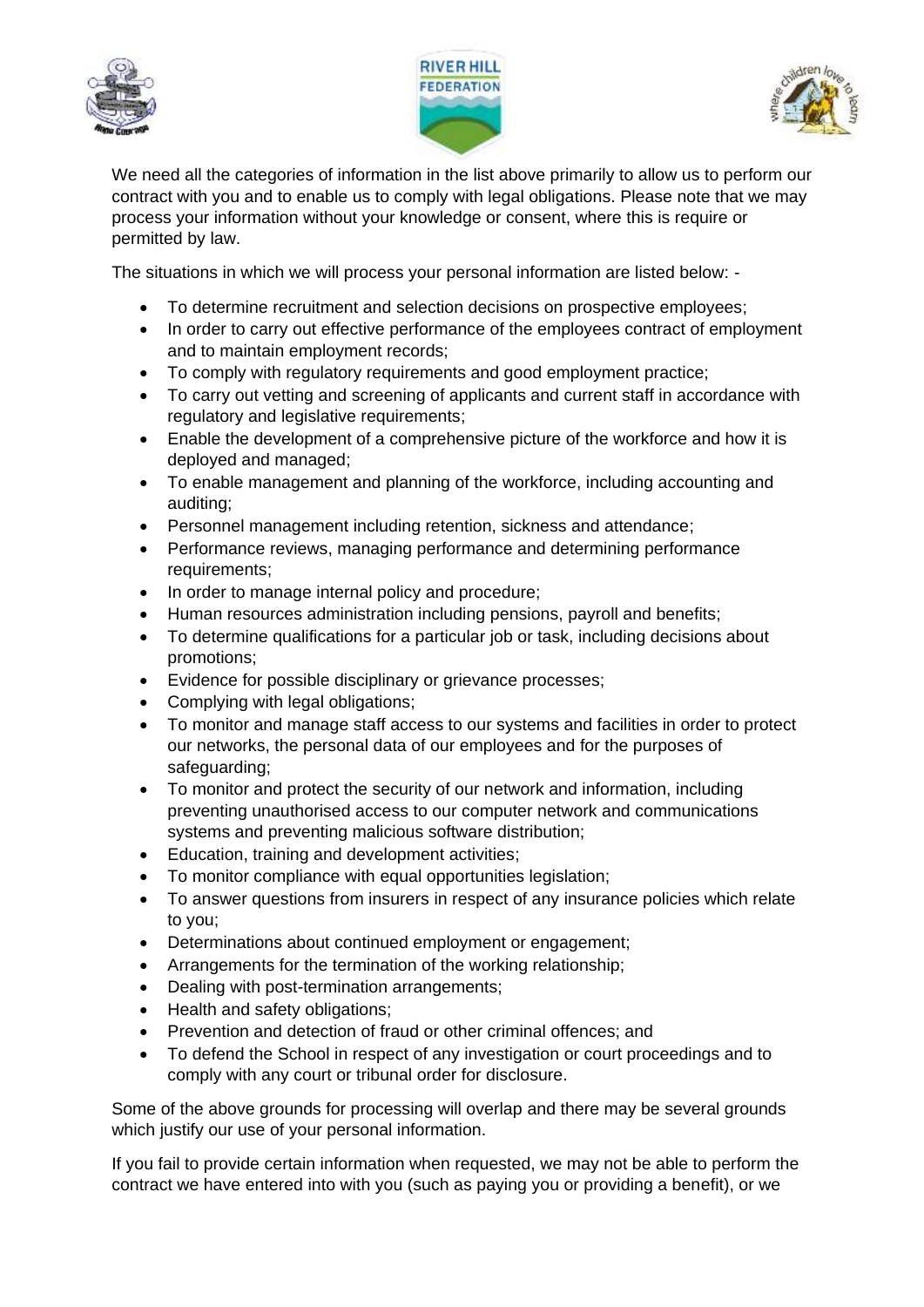





may be prevented from complying with our legal obligations (such as to ensure the health and safety of our workers).

We will only use your personal information for the purposes for which we collected it, unless we reasonably consider that we need to use it for another reason and that reason is compatible with the original purpose. If we need to use your personal information for an unrelated purpose, we will notify you and we will explain the legal basis which allows us to do so.

# **How We Use Particularly Sensitive Information**

Sensitive personal information (as defined under the GDPR as "special category data") require higher levels of protection and further justification for collecting, storing and using this type of personal information. We may process this data in the following circumstances: -

- In limited circumstances, with your explicit written consent;
- Where we need to carry out our legal obligations in line with our data protection policy;
- Where it is needed in the public interest, such as for equal opportunities monitoring (or in relation to our pension scheme);
- Where it is needed to assess your working capacity on health grounds, subject to appropriate confidentiality safeguards. Less commonly, we may process this type of information where it is needed in relation to legal claims or where it is necessary to protect your interests (or someone else's interests) and you are not capable of giving your consent.

We will use this information in the following ways: -

- Collecting information relating to leave of absence, which may include sickness absence or family related leave;
- To comply with employment and other laws;
- Collecting information about your physical or mental health, or disability status, to ensure your health and welfare in the workplace and to assess your fitness to work, to provide appropriate workplace adjustments, to manage sickness absence and to administer benefits;
- Collecting information about your race or national or ethnic origin, religious, philosophical or moral beliefs, or sexual life or sexual orientation, to ensure meaningful equal opportunity monitoring and reporting.
- To record trade union membership information to pay trade union premiums and to comply with employment law obligations.

## **Criminal Convictions**

We may only use information relating to criminal convictions where the law allows us to do so. This will usually be where it is necessary to carry out our legal obligations. We will only collect information about criminal convictions if it is appropriate given the nature of the role and where we are legally able to do so.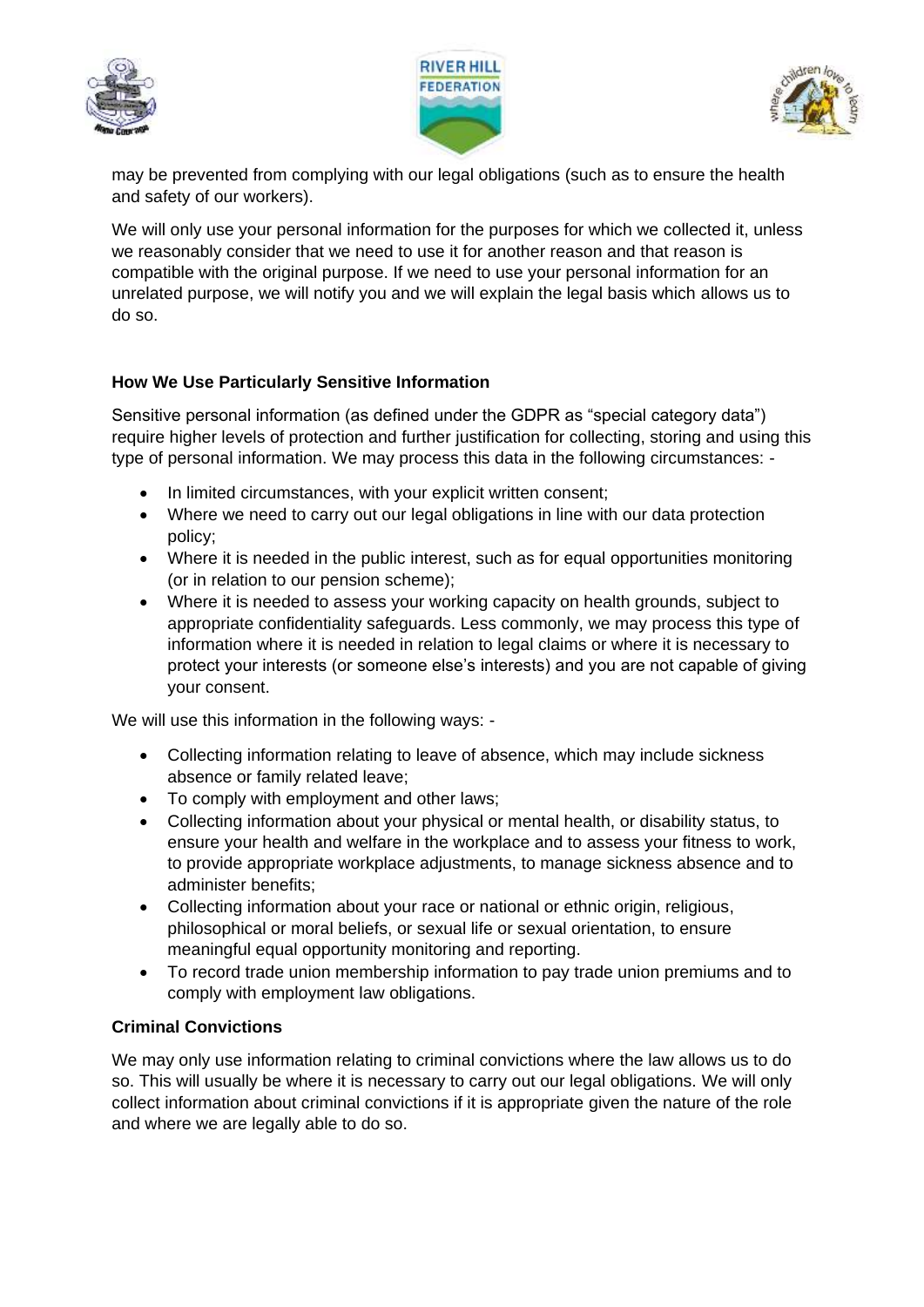





Where appropriate we will collect information about criminal convictions as part of the recruitment process or we may be notified of such information directly by you in the course of working for us.

## **Automated Decision Making**

Automated decision making takes place when an electronic system uses personal information to make a decision without human intervention. We are allowed to use automated decision making in the following circumstances: -

- Where we have notified you of the decision and given you 21 days to request a reconsideration;
- Where it is necessary to perform the contract with you and appropriate measures are put in place to safeguard your rights; or
- In limited circumstances, with your explicit written consent and where appropriate measures are in place to safeguard your rights.

You will not be subject to decisions that will have a significant impact on you based solely on automated decision-making, unless we have a lawful basis for doing so and we have notified you.

## **Sharing Data**

We may need to share your data with third parties, including third party service providers where required by law, where it is necessary to administer the working relationship with you or where we have another legitimate interest in doing so. These include the following: -

- the Department for Education (DfE);
- Ofsted;
- Other schools within the River Hill Federation;
- Prospective Employers:
- Welfare services (such as social services);
- Law enforcement officials such as police, HMRC;
- LADO;
- Training providers;
- Professional advisors such as lawyers and consultants;
- Support services (including HR support, insurance, IT support, information security, pensions and payroll);
- The Local Authority;
- Occupational Health;
- DBS; and
- Recruitment and supply agencies;
- Information will be provided to those agencies securely or anonymised where possible.

The recipient of the information will be bound by confidentiality obligations, we require them to respect the security of your data and to treat it in accordance with the law.

We may transfer your personal information outside the EU (e.g. when information is requested of the School to support a job reference request). If we do, you can expect a similar degree of protection in respect of your personal information.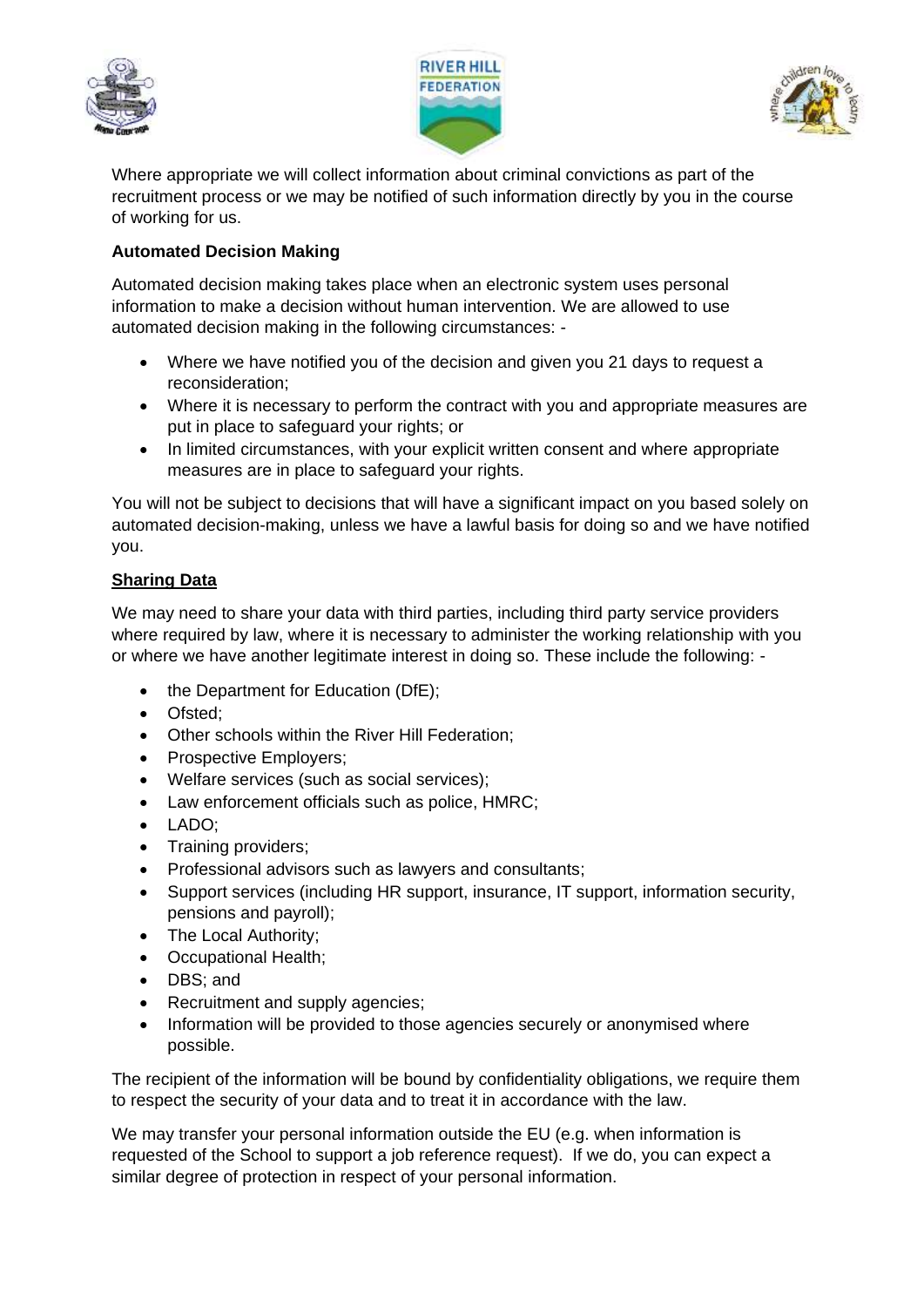





# **Retention Periods**

Except as otherwise permitted or required by applicable law or regulation, the School only retains personal data for as long as necessary to fulfil the purposes they collected it for, as required to satisfy any legal, accounting or reporting obligations, or as necessary to resolve disputes.

To determine the appropriate retention period for personal data, the School considers the amount, nature, and sensitivity of personal data, the potential risk of harm from unauthorised use or disclosure of personal data, the purposes for processing the personal data, whether we can fulfil the purposes of processing by other means and any applicable legal requirements.

Once you are no longer an employee, worker or contractor of the company we will retain and securely destroy your personal information in accordance with our data retention policy.

The School typically retains personal data for 6 years subject to any exceptional circumstances or to comply with laws or regulations that require a specific retention period.

#### **Security**

We have put in place measures to protect the security of your information (i.e. against it being accidentally lost, used or accessed in an unauthorised way). In addition, we limit access to your personal information to those employees, agents, contractors and other third parties who have a business need to know. **These are interim measures and will be updated following an audit by the schools' DPO – Craig Stilwell.**

Third parties will only process your personal information on our instructions and where they have agreed to treat information confidentially and to keep it secure.

We have put in place procedures to deal with any suspected data security breach and will notify you and any applicable regulator of a suspected breach where we are legally required to do so.

#### **Your Rights of Access, Correction, Erasure and Restriction**

It is important that the personal information we hold about you is accurate and current. Please keep us informed if your personal information changes during your working relationship with us.

Under certain circumstances by law you have the right to: -

- Access your personal information (commonly known as a "subject access request"). This allows you to receive a copy of the personal information we hold about you and to check we are lawfully processing it. You will not have to pay a fee to access your personal information. However we may charge a reasonable fee if your request for access is clearly unfounded or excessive. Alternatively, we may refuse to comply with the request in such circumstances.
- Correction of the personal information we hold about you. This enables you to have any inaccurate information we hold about you corrected.
- Erasure of your personal information. You can ask us to delete or remove personal data if there is no good reason for us continuing to process it.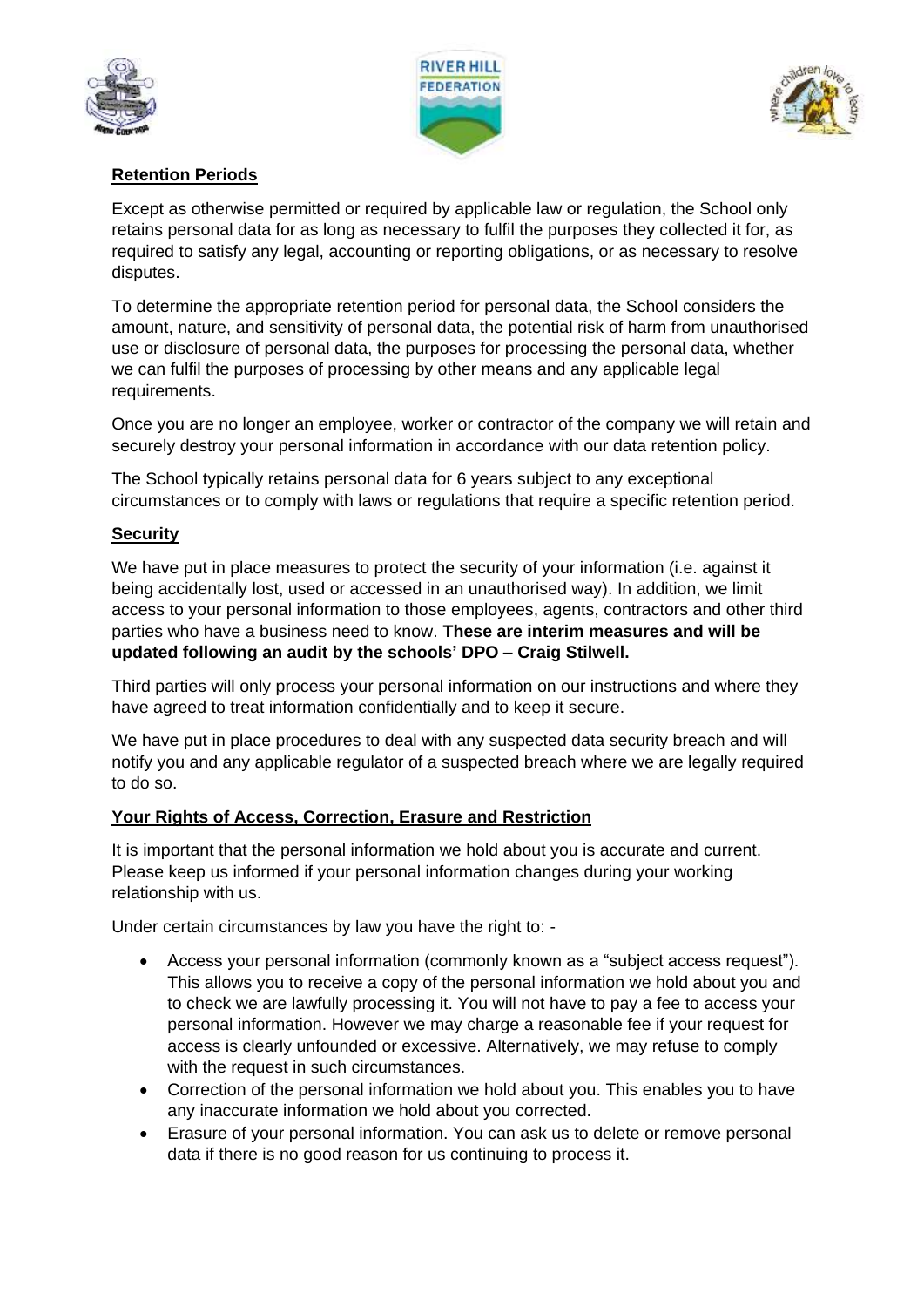





- Restriction of processing your personal information. You can ask us to suspend processing personal information about you in certain circumstances, for example, if you want us to establish its accuracy before processing it.
- To object to processing in certain circumstances (for example for direct marketing purposes).
- To transfer your personal information to another party.

If you want to exercise any of the above rights, please contact the Head of School in writing.

We may need to request specific information from you to help us confirm your identity and ensure your right to access the information (or to exercise any of your other rights). This is another appropriate security measure to ensure that personal information is not disclosed to any person who has no right to receive it.

# **Right to Withdraw Consent**

In the limited circumstances where you may have provided your consent to the collection, processing and transfer of your personal information for a specific purpose, you have the right to withdraw your consent for that specific processing at any time. To withdraw your consent, please contact the Head of School. Once we have received notification that you have withdrawn your consent, we will no longer process your information for the purpose or purposes you originally agreed to, unless we have another legitimate basis for doing so in law.

## **How to Raise a Concern**

We hope that Head of School can resolve any query you raise about our use of your information in the first instance.

We have appointed a data protection officer (DPO) to oversee compliance with data protection and this privacy notice. If you have any questions about how we handle your personal information, which cannot be resolved by Head of School, then you can contact the DPO on the details below: -

Data Protection Officer Name: Craig Stilwell

Data Protection Officer Details: Judicium Consulting Ltd, 72 Cannon Street, London, EC4N 6AE

Data Protection Officer Email: [dataservices@judicium.com](mailto:dataservices@judicium.com)

You have the right to make a complaint at any time to the Information Commissioner's Office, the UK supervisory authority for data protection issues.

## **Changes to This Privacy Notice**

We reserve the right to update this privacy notice at any time, and we will provide you with a new privacy notice when we make any substantial updates. We may also notify you in other ways from time to time about the processing of your personal information.